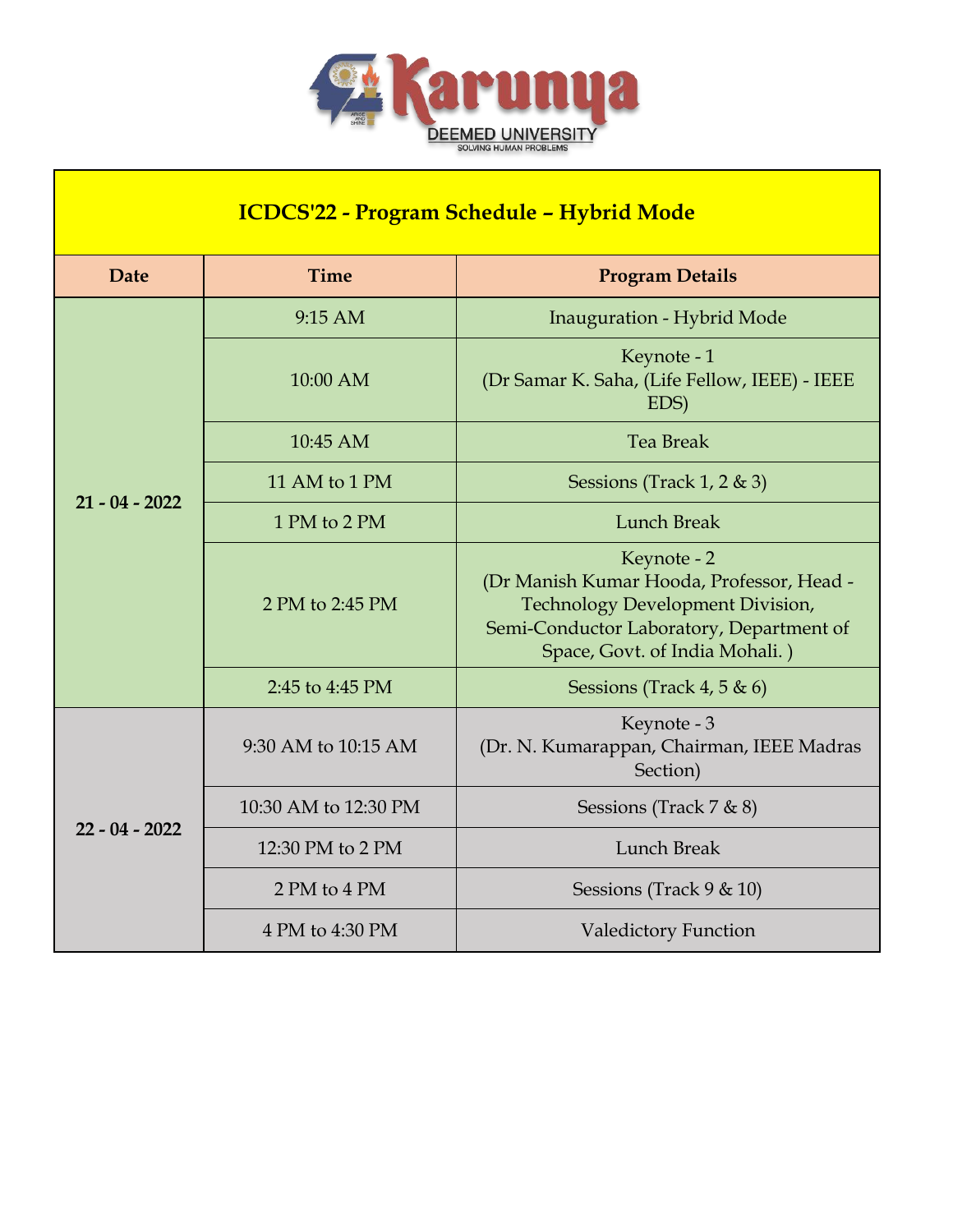|                    | <b>ICDCS'22 Track Details - Hybrid Mode</b> |                                                                                   |                              |                    |  |
|--------------------|---------------------------------------------|-----------------------------------------------------------------------------------|------------------------------|--------------------|--|
| Date (s)           |                                             | <b>Internal Co-</b>                                                               | <b>Venue</b>                 | Timing             |  |
|                    | <b>Tracks</b>                               | <b>Chairs</b>                                                                     |                              |                    |  |
|                    | Tracks-1                                    | Dr. C. Suganthi<br>(9677539304)<br>Dr. J Samson<br>Immanuel                       | Centre of Excellence in VLSI |                    |  |
| 21-04-2022<br>(FN) | Tracks-2                                    | Dr. Shajin Prince<br>(9943157883)<br>Dr. H. Victor Du<br>John                     | <b>ED Cell</b>               | 11 AM to 1 PM      |  |
|                    | Tracks-3                                    | Dr. S. Merlin<br><b>Gilbert</b><br>(9848809310)<br>Dr. A.S. Augustine<br>Fletcher | HoD Conference Hall          |                    |  |
|                    | Tracks-4                                    | Dr. G. Manoj<br>(9790126304)<br>Dr. A. Alfred<br>Kirubaraj                        | ED Cell                      |                    |  |
| 21-04-2022<br>(AN) | Tracks-5                                    | Dr. A. Diana<br>Andrushia<br>(9944086171)<br>Dr. G. Anushia<br><b>Rachel</b>      | Centre of Excellence in VLSI | 2:45 PM to 4:45 PM |  |
|                    | Tracks-6                                    | Dr. D. Raveena<br>Dolly (9578917256)<br>Dr. J. Jenkin<br>Winston                  | HoD Conference Hall          |                    |  |
| 22-04-2023         | Tracks-7                                    | Dr. D. Sugumar<br>(9629451775)<br>Dr. Tony Jose                                   | HoD Conference Hall          |                    |  |
| (FN)               | Tracks-8                                    | Dr. G. Shine Let<br>(9488175836)<br>Dr. D. Sourav<br>Ghosh                        | Centre of Excellence in VLSI | 9:30 AM to 12 PM   |  |
| 22-04-2023         | Tracks-9                                    | Dr. D. J. Jagannath<br>(7598442360)<br>Dr. D. Narain<br>Ponraj                    | HoD Conference Hall          | 2 PM to 4 PM       |  |
| (AN)               | Tracks-<br>10                               | Dr. S. Radha<br>(9677532662)<br>Dr. K. Martin<br>Sagayam                          | Centre of Excellence in VLSI |                    |  |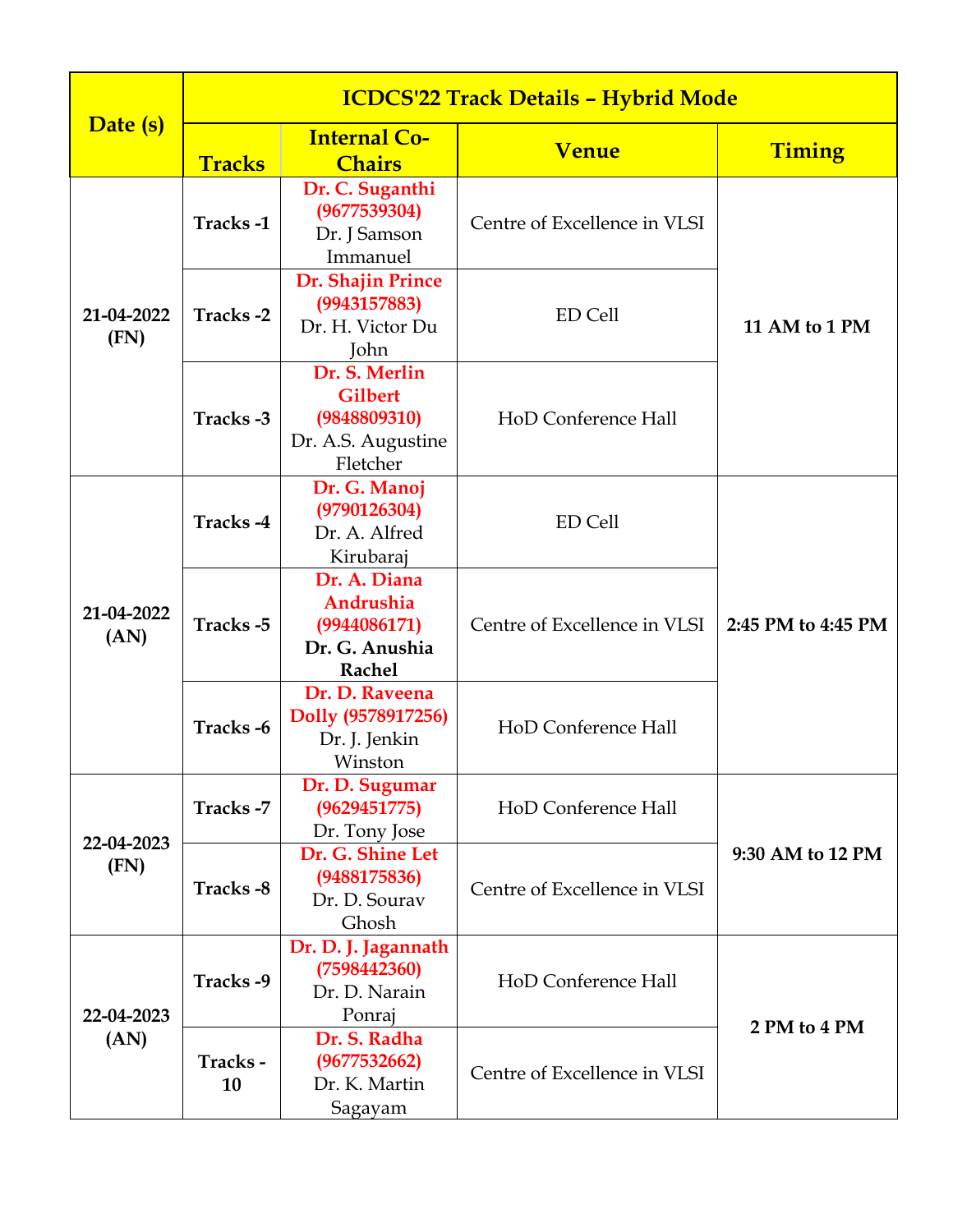| Area          | <b>Paper ID</b> | <b>Authors</b>                                                                              | <b>Title of the Paper</b>                                                                                                                      | <b>Date</b>          | <b>GMeet Link</b>                   |
|---------------|-----------------|---------------------------------------------------------------------------------------------|------------------------------------------------------------------------------------------------------------------------------------------------|----------------------|-------------------------------------|
|               | $\mathbf{1}$    | Tanya Mendez, Subramanya G. Nayak                                                           | Performance Evaluation of Fault-Tolerant<br>Approximate Adder                                                                                  |                      |                                     |
|               | 10              | V.Govindaraj, K.Manoharan, K.Lakshmi Prabha, S.<br>Dhanasekar                               | MINIMUM POWER TEST PATTERN GENERATOR<br><b>FOR TESTING</b><br><b>VLSI CIRCUITS</b>                                                             |                      |                                     |
|               | 28              | S. Dhanasekar, P. Malin Bruntha, L. Jubair Ahmed, G.<br>Valarmathi, V. Govindaraj, C. Priya | An Area Efficient FFT Processor using Modified<br>Compressor adder based Vedic Multiplier                                                      |                      |                                     |
|               | 88              | Sarada Musala, P. Durga Vasavi                                                              | A Novel Quaternary Multiplexer using CNTFET                                                                                                    |                      |                                     |
|               | 128             | A J Hernisha, D S Shylu Sam, Josephine Atchaya,<br>Mahendra Vignesh                         | Design of low power dynamic comparator for SAR<br><b>ADC</b>                                                                                   |                      |                                     |
|               | 153             | Anbumani V, Padmapriya S, Soviya S, Sneha S, Saran                                          | An Efficient VLSI design of Median Filters using 8-bit<br>Data Comparators in Image Applications                                               |                      |                                     |
| Circuits (11) | 217             | Josephine Atchaya A, D.S.Shylu Sam, Herinsha A J,<br>Mahendra Vignesh                       | DESIGN OF HIGH SPEED TIME-INTERLEAVED<br><b>SAR ADC</b>                                                                                        | 21-04-22 - Track - 1 | http://meet.google.com/vzd-grhg-svu |
|               | 218             | Kannappan A, Ayyadurai M                                                                    | ENERGY EFFICIENT ROUTING USING HYBRID<br>BILEVEL-LITECHENBERY-OPTIMIZATION<br>ALGORITHM IN COMPARSION WITH ANT -<br><b>COLONY OPTIMIZATION</b> | (Morning)            |                                     |
|               | 221             | Dilli Ganesh V, Ayyadurai M                                                                 | ENERGY EFFICIENT ROUTING USING HYBRID<br>WHALE-LION OPTIMIZATION ALGORITHM IN<br>COMPARISION WITH BUFFALO OPTIMIZATION<br><b>ALGORITHM</b>     |                      |                                     |
|               | 222             | M. Ayyadurai, P.T. Vasanth Raj, A. Vijayaraj,<br>R.Dhanagopal, R.Suresh kumar               | Hybrid Atom Search-Heap Energy Optimization<br>algorithm for Dynamic topology in Underwater<br><b>Acoustic Sensor Network</b>                  |                      |                                     |
|               | 234             | K.Kavitha, K. Thilagavathi, R. Dhivyapraba, K.<br>Jasmine, D. Sugumar                       | Non-Orthogonal Multiple Access (NOMA) Signal<br>Detection using SVM over Rayleigh Fading Channel                                               |                      |                                     |

| <b>Area</b>  | <b>Paper ID</b> | <b>Authors</b>                                                                                                 | <b>Title of the Paper</b>                                                                                                        | <b>Date</b>                       | <b>GMeet Link</b>                    |
|--------------|-----------------|----------------------------------------------------------------------------------------------------------------|----------------------------------------------------------------------------------------------------------------------------------|-----------------------------------|--------------------------------------|
|              | $\overline{2}$  | Priyanshi Goyal, Harsupreet Kaur                                                                               | Effect of Step Doping Profile and Dual Material Gate<br>Design on β-Ga2O3 for superior RF Performance                            |                                   |                                      |
|              | 7               | Shivang Patel, Amisha Naik                                                                                     | Design of Bandgap Voltage Reference                                                                                              |                                   |                                      |
|              | 9 <sup>°</sup>  | R. Julia Karal Adisaya 1, Veluvali Rachel Beatris 1 and<br>A.S. Augustine Fletcher                             | Analysis of p-GaN based high electron mobility<br>transistor for RF power application                                            |                                   |                                      |
| Devices (11) | 38              | S.Sundararajan, K.N. Madhusoodanan, A Abudhahir                                                                | Implementation and Analysis of an Evolutionary<br>Optimized Non-Linear Function for Linearization of<br>Thermo-Resistive Sensors |                                   | https://meet.google.com/smg-zitv-vax |
|              | 69              | Jesuwanth Sugesh R G, Sivasubramanian A                                                                        | Silicon MZM with carrier depletion type PIPN<br>phase shifter                                                                    | 21-04-22 - Track - 2<br>(Morning) |                                      |
|              | 74              | Shikha Singh, Dr. Yagnesh B. Shukla                                                                            | Low Power Carry Select Adder using FinFET<br>Technology                                                                          |                                   |                                      |
|              | 75              | Payal D Shah, Saradadevi Mandalapu, Dr. R. A.<br>Thakker, Amisha Naik                                          | Design and Simulation of CCII based CMOS current<br>comparator in 130nm technology                                               |                                   |                                      |
|              | 78              | Kirti Bansal, Subhash Chander, Samuder Gupta,<br><b>Ananjan Basu</b>                                           | Design and development of X band GaN HEMT<br>Power Amplifier                                                                     |                                   |                                      |
|              | 79              | Samarth Kolekar, Thummelapenta Dheeraj Chandra. P<br>VIMALA                                                    | Comparative Analysis of Different Characteristics of a<br>Double Gate MOS Capacitor                                              |                                   |                                      |
|              | 97              | A.Josephine Anucia, D.Gracia, D.Jackuline Moni                                                                 | Investigation of Gate-all-around p-type Dual Metal<br>Double Gate Silicon Nanotube FET for low power<br>applications             |                                   |                                      |
|              | <b>100</b>      | Devika Jena, Taraprasanna Dash, Sanghamitra Das,<br>Eleena Mohapatra, Jhansirani Jena, Subhashree<br>Choudhury | Simulation of Recessed Gate Pseudomorphic<br>AlGaAs/InGaAs/GaAs HEMT for RF Applications                                         |                                   |                                      |

| <b>Area</b>  | Paper ID  | <b>Authors</b>                                                                             | <b>Title of the Paper</b>                                                                                                                | <b>Date</b>                       | <b>GMeet Link</b>                    |
|--------------|-----------|--------------------------------------------------------------------------------------------|------------------------------------------------------------------------------------------------------------------------------------------|-----------------------------------|--------------------------------------|
|              | <b>17</b> | C.Ezhilazhagan, K.Lakshmi Prabha & K.Sakthisudhan                                          | Multiple Timing Offset and Channel Parameters<br>Estimation for Decode and Forward Relay Cooperative<br>Network                          |                                   |                                      |
|              | 20        | Dr.Raghunandan G H, Dr.Lakshmi B N ,Akanksha V<br>Ghat, Swetha D, Chandana Nagaraj, Hema R | Quantitative Analysis of Sustainable Energy Based<br><b>Charging Systems</b>                                                             |                                   |                                      |
|              | 45        | Bill Joel D J, Sibi Rajan, Dr D Pamela,<br>Dr.P.Manimegalai, K.Gerad Joe Nigel             | I-DOC - A CLOUD BASED DATA MANAGEMENT<br><b>SYSTEM FOR HEALTH CARE</b>                                                                   |                                   |                                      |
|              | 48        | G Lakshmi Vara Prasad, Kocharla Sreenath, Palakeeti<br>Kiran, Pappula Sarala               | An Effective Hybrid Threefold Encrypted and Double<br>Protected Cryptographic Technique in Wireless Sensor<br><b>Networks</b>            |                                   |                                      |
|              | 80        | Samdar Singh, Om Prakash Das, Arun Kumar<br>Sunaniya, Shivendra Kumar Pandey               | Simulation of optimum stored charge in SONOS<br>FLASH Memory using Silvaco TCAD                                                          |                                   |                                      |
| Systems (11) | 85        | Deepa N R, Dr. N M Sivamangai                                                              | A STATE-OF-ART MODEL OF ENCRYPTING<br>MEDICAL IMAGE USING DNA CRYPTOGRAPHY<br>AND HYBRID CHAOS MAP - 2D ZASLAVASKI<br><b>MAP: REVIEW</b> | 21-04-22 - Track - 3<br>(Morning) | https://meet.google.com/pft-agtx-psu |
|              | 94        | Sunitha B Lasrado, R Vinoth, S Balaji                                                      | In silico blood flow simulation using finite volume<br>modelingin a Generic3DAneurysm model                                              |                                   |                                      |
|              | 115       | RASNA K B DAS, S. SRIDEVI SATHYA PRIYA, D.<br>SHYLU                                        | Review on VCSEL Technology and Communication<br>Methods for a Novel FPGA based Hybrid FSO -<br><b>FIBER Optical Communication System</b> |                                   |                                      |
|              | 134       | D Preethi                                                                                  | A Novel VLSI architecture for malicious chip intrusion<br>in fetal heart rate monitoring                                                 |                                   |                                      |
|              | 148       | Reddi Vivek Vardhan, R. Mahalakshmi, Anand R,<br><b>Ashutosh Mohanty</b>                   | A Review on Green Hydrogen: Future of Green<br>Hydrogen in India                                                                         |                                   |                                      |
|              | 151       | G. C. Jagan, Dr.P. Jesu Jayarin                                                            | Analysis on Positioning of Base Station and CHs for<br>Improving Energy Efficiency in WSNs                                               |                                   |                                      |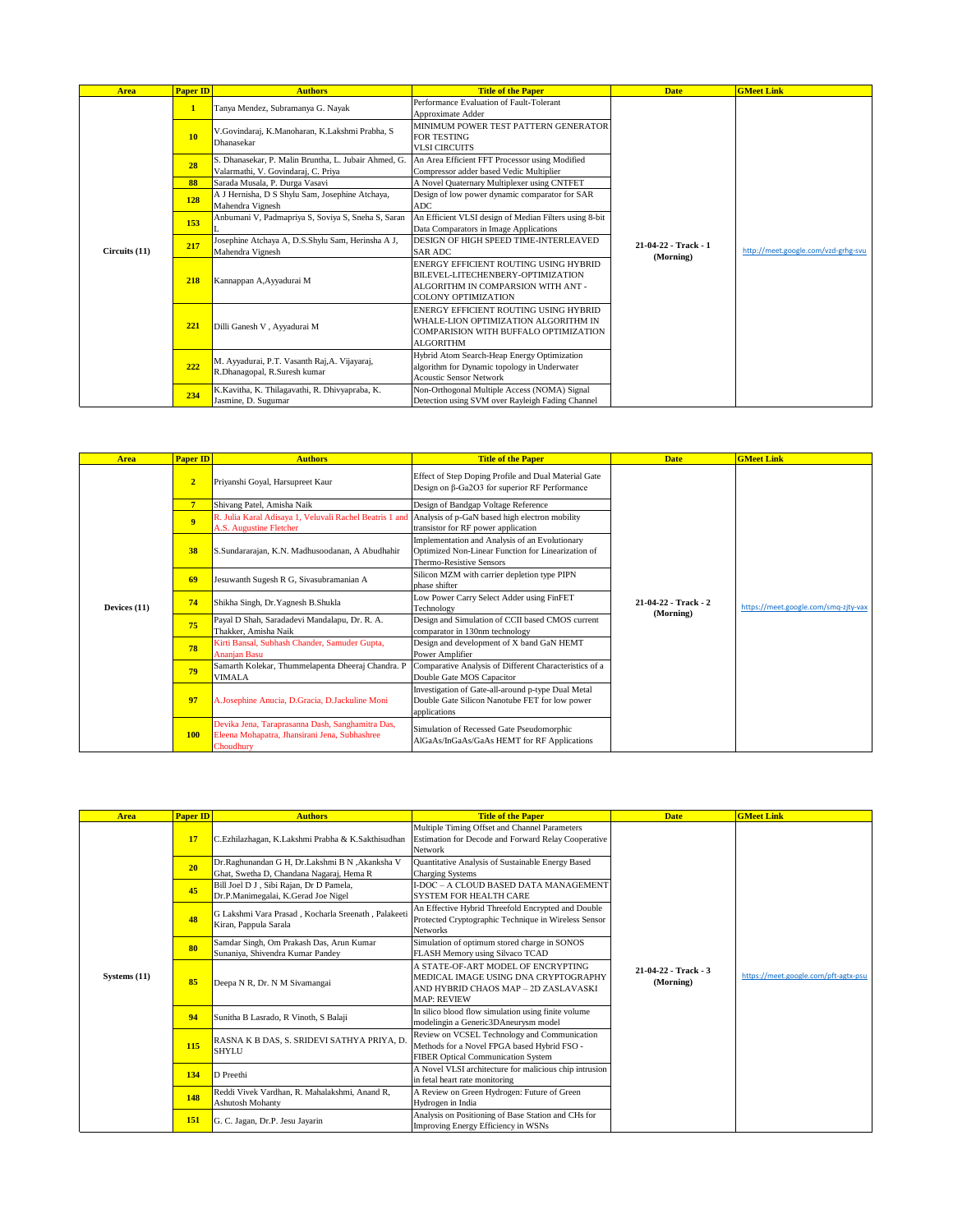| <b>Area</b>  | <b>Paper ID</b> | <b>Authors</b>                                                                 | <b>Title of the Paper</b>                                                                                            | <b>Date</b>                         | <b>GMeet Link</b>                    |
|--------------|-----------------|--------------------------------------------------------------------------------|----------------------------------------------------------------------------------------------------------------------|-------------------------------------|--------------------------------------|
| Devices (10) | 111             | Angelin Delighta A, D.Jackuline Moni, D.Gracia,<br>A.Josephine Anucia          | Dual Material Gate Junctionless Field Effect Transistor<br>for biosensing application                                |                                     |                                      |
|              | <b>112</b>      | Veluvali Rachel Beatris, R. Julia Karal Adisaya and<br>A.S. Augustine Fletcher | Low power CMOS Voltage reference circuit for high<br>efficient power management chips                                |                                     |                                      |
|              | 141             | Mahboob ul Haque, P Vimala                                                     | Boosting ON-current in tunnel FETs (TFETs): A<br>Review                                                              |                                     |                                      |
|              | 146             | Mahima Agrawal, Isha Apurva, Konkala Sourabh, P<br>Vimala                      | Efficiency Analysis of Crystalline Solar Cells for<br>different N and P layer thickness                              |                                     | https://meet.google.com/xig-heen-xaz |
|              | 192             | BHOOMIKA K M, BHUVAN J, MITHUN V P,<br><b>HRUDAY B N. P VIMALA</b>             | Impact Analysis of Hetero Materials in PN Junction<br>devices                                                        | 21-04-22 - Track - 4<br>(Afternoon) |                                      |
|              | 202             | Sanjay Singh, Amit Kumar, Mukesh Kumar Ojha,<br>Dhiraj Gupta                   | Low Power Energy Efficient Full Adder using GNRFET                                                                   |                                     |                                      |
|              | 205             | Suresh Kumar R, Ayyadurai M, Vasanth Raj PT,<br>Vijayaraj A, Dhanagopal R      | LoRa Faceted Device Assisting Women's Safety                                                                         |                                     |                                      |
|              | 210             | Saranya G, Siva Mangai N M, Napolean A,<br>Naveenkumar R, Priya B              | Effect of Indium concentration in Multiple Quantum<br>Well based InGaN/GaN Light Emitting Diode using<br><b>TCAD</b> |                                     |                                      |
|              | 212             | Himani Dua Sehgal, Yogesh Pratap, Sneha Kabra                                  | Detection of poisonous gases using JL FinFET with<br>conducting gate polymer                                         |                                     |                                      |
|              | 231             | Micheal Snow. J, D. Nirmal, G. Samuel, Khausik.S, H.<br>Victor Du John         | Investigation of G 2 3 based MOSHEMT for Drain<br>Current Improvement                                                |                                     |                                      |

| <b>Area</b>  | <b>Paper ID</b> | <b>Authors</b>                                                                                                         | <b>Title of the Paper</b>                                                                                                    | <b>Date</b>                         | <b>GMeet Link</b>                    |
|--------------|-----------------|------------------------------------------------------------------------------------------------------------------------|------------------------------------------------------------------------------------------------------------------------------|-------------------------------------|--------------------------------------|
|              | 172             | Manik Jindal, Nikhil Raj, P Saranya, Sundarabalan V.<br>Balasubramanian                                                | Aircraft Detection from Remote Sensing Images using<br>YOLOV5 Architecture                                                   |                                     |                                      |
|              | 173             | Soumica Cheemalakonda, Sudeeksha Chagarlamudi,<br>Bhasita Dasari, Shaik. Sameera Sulthana, Kishore<br>Kumar Gundugonti | Area efficient 2D FIR filter architecture for image<br>processing applications                                               |                                     |                                      |
|              | 174             | Jemimah Rinsy J, Dr. N.M. Sivamangai, R<br>Naveenkumar, Napolean A, A.Puviarasu, V.Janani                              | Review on Logic Locking Attacks in Hardware Security                                                                         |                                     |                                      |
|              | 178             | Mahendra Vignesh T, D.S. Shylu Sam, A J Hernisha,<br>Josephine Atchaya A                                               | Design of AHB verification module using Interface<br>Binding for high reusability                                            |                                     | https://meet.google.com/avk-ozks-pzi |
|              | 185             | Sk.Shariffuddin, Dr.N.M Sivamangai, Napolean A, R<br>Naveenkumar, S Kamalnath, Saranya G                               | Review on Arbiter Physical Unclonable Function and<br>its Implementation in FPGA for IoT Security<br>Applications            | 21-04-22 - Track - 5<br>(Afternoon) |                                      |
| Systems (11) | 193             | Meena Bharti, Dr. Shaveta Rani, Dr. Paramjeet Singh                                                                    | SECURITY ATTACKS IN MANET: A<br><b>COMPLETE ANALYSIS</b>                                                                     |                                     |                                      |
|              | 200             | Rahul Kumar Reddy Chaganti, P M Amruth, Vikas<br>Reddy Devarinti, B Venkata Jagath Chandra, Victor Du<br>John H        | RFID BASED WIRELESS CHARGING SYSTEM<br><b>FOR ELECTRIC CAR</b>                                                               |                                     |                                      |
|              | 201             | Jencia.J, L.D. Vijay Anand, Hepsiba. D                                                                                 | Analysis of Different Control Strategies in Continuous<br><b>Stirred Tank Reactor</b>                                        |                                     |                                      |
|              | 204             | Vijayaraj A, Dhanagopal R, Suresh Kumar R,<br>Ayyadurai M, Vasanth Raj PT                                              | Unification of Multiple Bank Cards and Smart Card<br>with Formula Based Authentication in Big Data                           |                                     |                                      |
|              | 209             | Mounika Boni, Tharakeswari Ch, Swathi Alamanda,<br>Bhaskara venkenta sai gayath Arasada, Azees Maria                   | An Efficient and Secure Anonymous Authentication<br>Scheme for V2G Networks                                                  |                                     |                                      |
|              | 215             | Alex Mathew, K Martin Sagayam                                                                                          | A Study on various methods involved in remote<br>education using computational intelligence for teaching<br>learning process |                                     |                                      |

| <b>Area</b>                                       | <b>Paper ID</b> | <b>Authors</b>                                                                                                 | <b>Title of the Paper</b>                                                                                                             | <b>Date</b>                         | <b>GMeet Link</b>                    |
|---------------------------------------------------|-----------------|----------------------------------------------------------------------------------------------------------------|---------------------------------------------------------------------------------------------------------------------------------------|-------------------------------------|--------------------------------------|
|                                                   | 3               | J.Kamal Vijetha, Dr.S.Sridevi Satya Priya                                                                      | SEGMENTATION AND CLASSIFICATION<br>METHODS OF MAMMOGRAMS: A CASE STUDY                                                                |                                     |                                      |
|                                                   | 14              | Ms.T.S.SINDHU, Dr.N.KUMARATHARAN,<br>Dr.P.ANANDAN                                                              | A REVIEW OF MAGNETIC RESONANCE<br><b>IMAGING AND ITS CLINICAL APPLICATIONS</b>                                                        |                                     |                                      |
|                                                   | 18              | T.Richie emmanuel amstrong, Dr.P. Manimegalai,<br>A.Abinath, Dr.D.Pamela                                       | Brain tumor image segmentation<br>using Deep learning                                                                                 |                                     |                                      |
|                                                   | 32              | P. Malin Bruntha, D. Khanna, S. Dhanasekar, S.<br>Immanuel Alex Pandian, L. Jubair Ahmed, Siril Sam<br>Abraham | Investigation of Deep Features in Lung Nodule<br>Classification                                                                       |                                     |                                      |
| <b>System Architecture</b><br>$[AI-ML-Image(10)]$ | 41              | L. Jubair Ahmed, P. Malin Bruntha, S. Dhanasekar,<br>V.Chitra, D.Balaji                                        | An Improvised image registration technique for brain<br>tumor identification and segmentation using ANN<br>approach                   | 21-04-22 - Track - 6<br>(Afternoon) | https://meet.google.com/npc-xjvd-zya |
|                                                   | 51              | G Nagrjuna Reddy, Dr.K.Nagi Reddy                                                                              | Boosting based Deep hybrid Framework for<br>Alzheimer's Disease classification using 3D MRI                                           |                                     |                                      |
|                                                   | 52              | Shivam Sharma, Hemant Amhia                                                                                    | Human facial expressions recognition using artificial<br>intelligence K-Nearest Neighbor (KNN) Algorithm                              |                                     |                                      |
|                                                   | 62              | LINCY VINCENT, DR. ROOPA JAYASINGH J                                                                           | Comparison of Psoriasis Disease Detection and<br><b>Classification Through Various Image Processing</b><br><b>Techniques-A Review</b> |                                     |                                      |
|                                                   | 64              | Saiitha P. Diana Andrushia A                                                                                   | Banana Fruit Disease Detection And Categorization<br>Utilizing Graph Convolution Neural Network (GCNN)                                |                                     |                                      |
|                                                   | 67              | Balaraman Sundarambal, Chokiyan Karthikeyini, RM<br>Bommi, Suresh Subramanian, V.Jacintha                      | Comparison of Machine Learning and Deep Learning<br>models for Cervical Cancer Prediction                                             |                                     |                                      |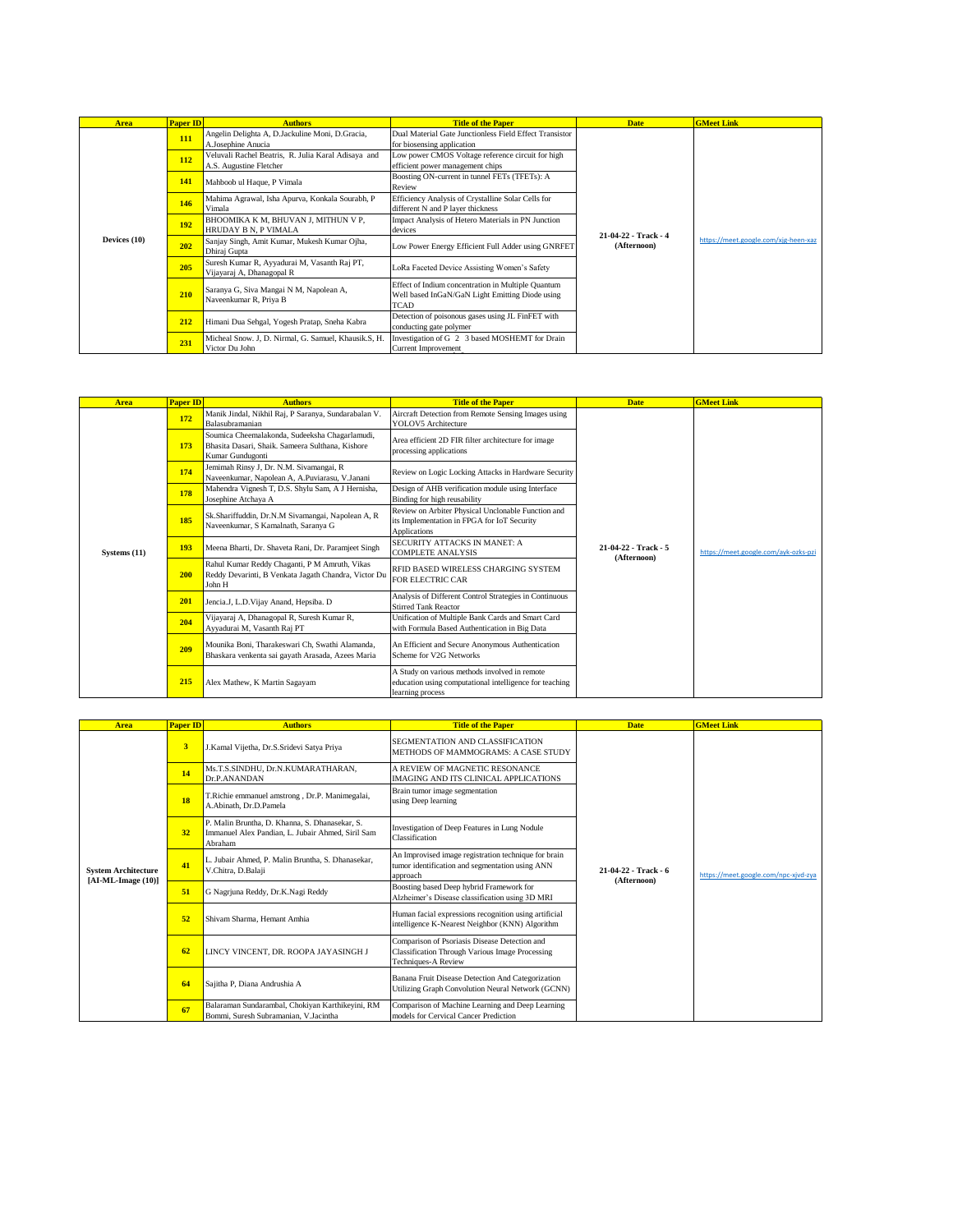| <b>Area</b>                                    | <b>Paper ID</b>  | <b>Authors</b>                                                                                | <b>Title of the Paper</b>                                                                                             | <b>Date</b>                       | <b>GMeet Link</b>                    |
|------------------------------------------------|------------------|-----------------------------------------------------------------------------------------------|-----------------------------------------------------------------------------------------------------------------------|-----------------------------------|--------------------------------------|
|                                                | 12               | Shilpa Shyam, Sujitha Juliet, Kirubakaran<br>Ezra                                             | Wearable UWB Device for Patient Tracking<br>and Monitoring for Smart Healthcare                                       |                                   |                                      |
|                                                | 35               | Suresh Subramanian, Sundarambal B, A<br>Amir Antone Jone, K Saravanan, B<br>Karthikeyan       | Design of Abreast Rectangular Shape Dielectric<br>Resonator Antenna for WLAN Applications                             |                                   |                                      |
|                                                | 49               | Dr.R.M.Bommi<br>V.Jacintha Suresh<br>Subramanian<br>Chokiyan Karthikeyini<br>Dr.Sundarambal.B | SMART AIR QUALITY SURVIELLANCE<br>AND MANAGEMENT BASED ON IoT                                                         |                                   |                                      |
|                                                | 56               | Dr. RAJI CG, Swalih T, Fathima Nidha,<br>Afrooz shahana.T., Muhammed Anas k                   | Smart Gardening and Plant Disease Detection<br>using Internet of Things                                               |                                   |                                      |
| <b>System Architecture</b><br>$[IoT-Comm(10)]$ | 59               | Satheesh Kumar S, Abhishek A, Deepakraj<br>R, Gokul S N T, Pradeep Pushpanathan               | IoT based Novel Portable Water Quality<br>Monitoring for Micro Industries                                             | 22-04-22 - Track - 7<br>(Morning) | https://meet.google.com/jbo-rcoi-zjk |
|                                                | 63<br>Jacintha V | Suresh Subramanian, Sundarambal B,<br>Chokiyan Karthikeyini, R M Bommi,                       | Investigation on SAR in Hexagonal Shape<br>Monopole Ultra-Wideband Antenna to Identify<br><b>Female Breast Cancer</b> |                                   |                                      |
|                                                | 81               | Prakash.P, Manoj.G, Dr.Samsonimmanuel.J                                                       | MIMO Antenna for IOT Applications                                                                                     |                                   |                                      |
|                                                | 90               | P.Nikkila Paul, Dr.K.Martin Sagayam                                                           | IoT medicine in COVID-19 detection and<br>emergency ambulance alert                                                   |                                   |                                      |
|                                                | 93               | Denicke Solomon H, Abhishek R,<br>Ramachandra T. Pavithra P. S. Ezhilarasi                    | A Garbage Disposal Management System to<br>Support Swachh Bharath Mission                                             |                                   |                                      |
|                                                | <b>102</b>       | Neelam Keerthi, Annam Raghuram, Ramesh<br>Jayaraman                                           | Interfacing of Online and Offline Voting<br>System with an E-Voting Website                                           |                                   |                                      |

| <b>Area</b>    | <b>Paper ID</b> | <b>Authors</b>                                                                                | <b>Title of the Paper</b>                                                                                 | <b>Date</b>                       | <b>GMeet Link</b>                    |
|----------------|-----------------|-----------------------------------------------------------------------------------------------|-----------------------------------------------------------------------------------------------------------|-----------------------------------|--------------------------------------|
|                | <b>108</b>      | Mary Havilah Haque, Jackline moni D                                                           | Remote monitoring of temperature and<br>humidity for health care applications                             |                                   |                                      |
|                | 109             | Souvik Mondal, Sayantani Das, Shirsendu<br>Banerjee, Koushik Pal                              | A Smart Automated Garbage Management<br>System To Replace Human Labour                                    |                                   |                                      |
|                | 117             | G K Jakir Hussain, M Shruthe, S Rithanyaa,<br>Saravana Rajesh Madasamy, Nandagopal S<br>Velu  | Visible Light Communication using Li-Fi                                                                   |                                   |                                      |
|                | 125             | Anil Johny, K. N. Madhusoodanan                                                               | Edge computing based miniature maps using<br>embedded webserver for prediction of<br>malignancy           |                                   |                                      |
|                | 129             | K Muthulakshmi, M A P Manimekalai, C<br>Gopikrishna                                           | Infant fire detection and toxic fumes monitoring<br>in forests with a remote integrated rover             |                                   |                                      |
| $IoT-Comm(10)$ | 131             | J Muralidharan, Annmaria E A, Beme Prince<br>V. Gokulakkannan S                               | Design of autonomous vehicle for transporting<br>harvested fruit from farming field using<br>Raspberry pi | 22-04-22 - Track - 8<br>(Morning) | https://meet.google.com/bbp-nrgu-yni |
|                | 150             | H. Victor Du John, Tony Jose, Shanthini<br>Pandiaraj                                          | Design of 5.8GHz single band metamaterial unit<br>cell absorber for Wi-Fi applications                    |                                   |                                      |
|                | 161             | Ninet Varghese, Ninet Varghese, L. D. Vijay Health Monitoring And Observatory System<br>Anand | For Paralysed Patients Using Blynk Application                                                            |                                   |                                      |
|                | 175             | Chalapathi Raju Kanumuri, Alluri<br>Harishvarma, Kothapalli Phani Varma,<br>M.Praveen Kumari  | Implementation of Non-Invasive Glucose<br>Monitoring system along with ECG, SPO2 with<br>the help of IoT  |                                   |                                      |
|                | 177             | M Shiny John, G Shine Let, T Selva<br>Shobana, S Jerosha Roselin                              | Compact Defected Microstrip Antenna for<br>Wideband Spectrum Sensing Cognitive Radio<br>Applications      |                                   |                                      |